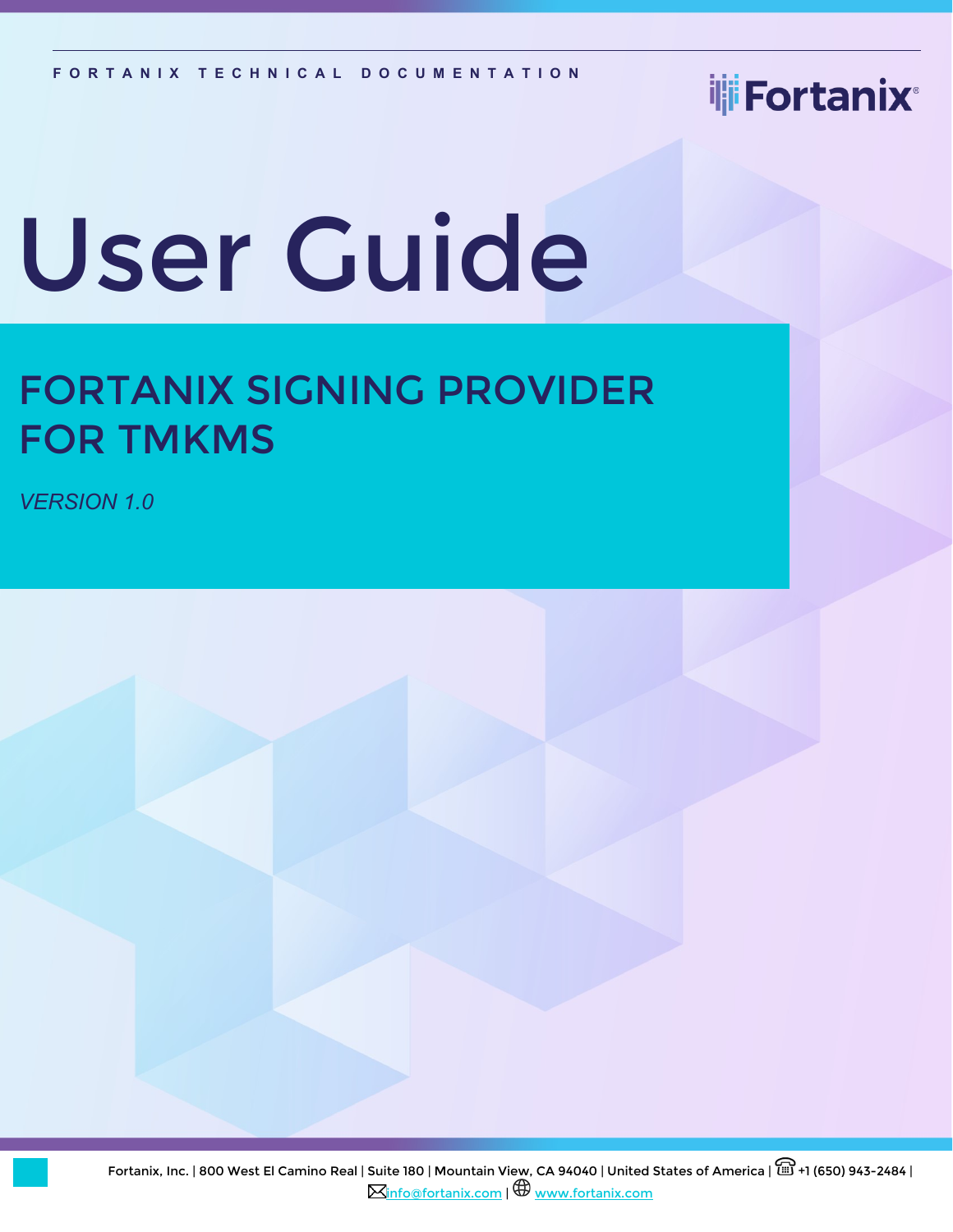

### **TABLE OF CONTENTS**

| 1.0 |  |
|-----|--|
| 2.0 |  |
| 3.0 |  |
| 3.1 |  |
| 3.2 |  |
| 4.0 |  |
| 4.1 |  |
| 4.2 |  |
| 4.3 |  |
| 4.4 |  |
| 4.5 |  |
| 5.0 |  |
| 5.1 |  |
| 5.2 |  |
| 5.3 |  |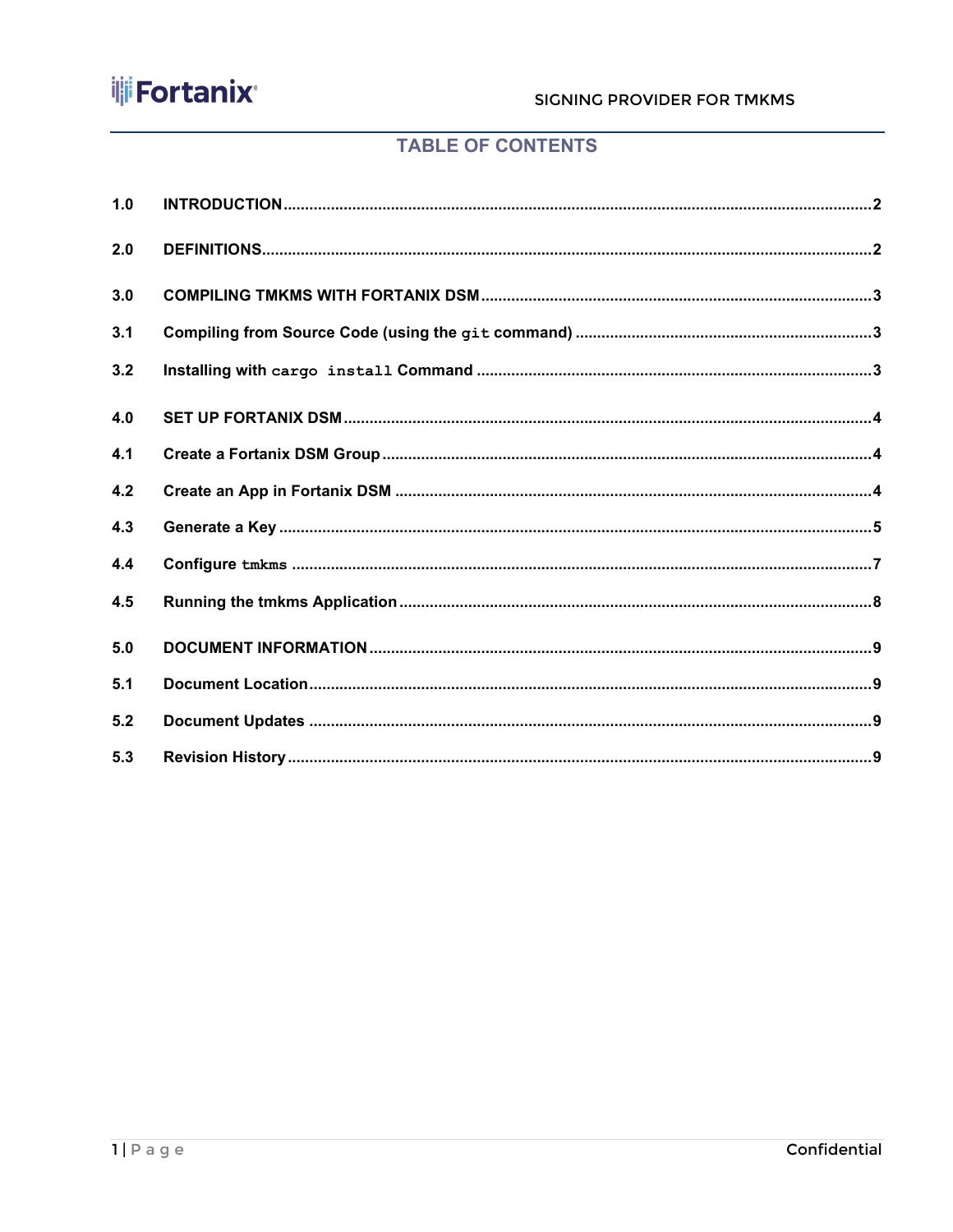### <span id="page-2-0"></span>**1.0 INTRODUCTION**

This document describes how **Fortanix Data Security Manager (DSM)** integrates with **Tendermint Key Management System (TMKMS)** to provide remote signing capabilities that enable the signing of Ignite (previously, Tendermint) blockchain proposals and votes. With this integration, you can now create, manage, and use validator keys with Fortanix DSM SaaS. For any proposal or vote, TMKMS validates that double-signing is not being attempted and then signs the proposal or vote by invoking the sign operation offered by DSM SaaS which manages the validator keys.

### <span id="page-2-1"></span>**2.0 DEFINITIONS**

#### • **Fortanix Data Security Manager**

Fortanix DSM is the cloud solution secured with Intel® SGX. With Fortanix DSM, you can securely generate, store, and use cryptographic keys and certificates, as well as secrets, such as passwords, API keys, tokens, or any blob of data.

#### • **Accounts**

A Fortanix DSM account is the top-level container for security objects managed by the Fortanix DSM. An account is generally associated with an organization, rather than an individual. Security objects, groups, and applications belong to exactly one account. Different accounts are fully isolated from each other. Se[e support](https://support.fortanix.com/hc/en-us/articles/360016160251-Concepts) for more information.

#### • **Fortanix Data Security Manager Security Objects**

A security object is any datum stored in Fortanix DSM (for example a key, a certificate, a password, or other security objects). Each security object is assigned to exactly one group. Users and applications assigned to the group have permission to see the security object and to perform operations on it. Se[e support](https://support.fortanix.com/hc/en-us/articles/360016160251-Concepts) for more information.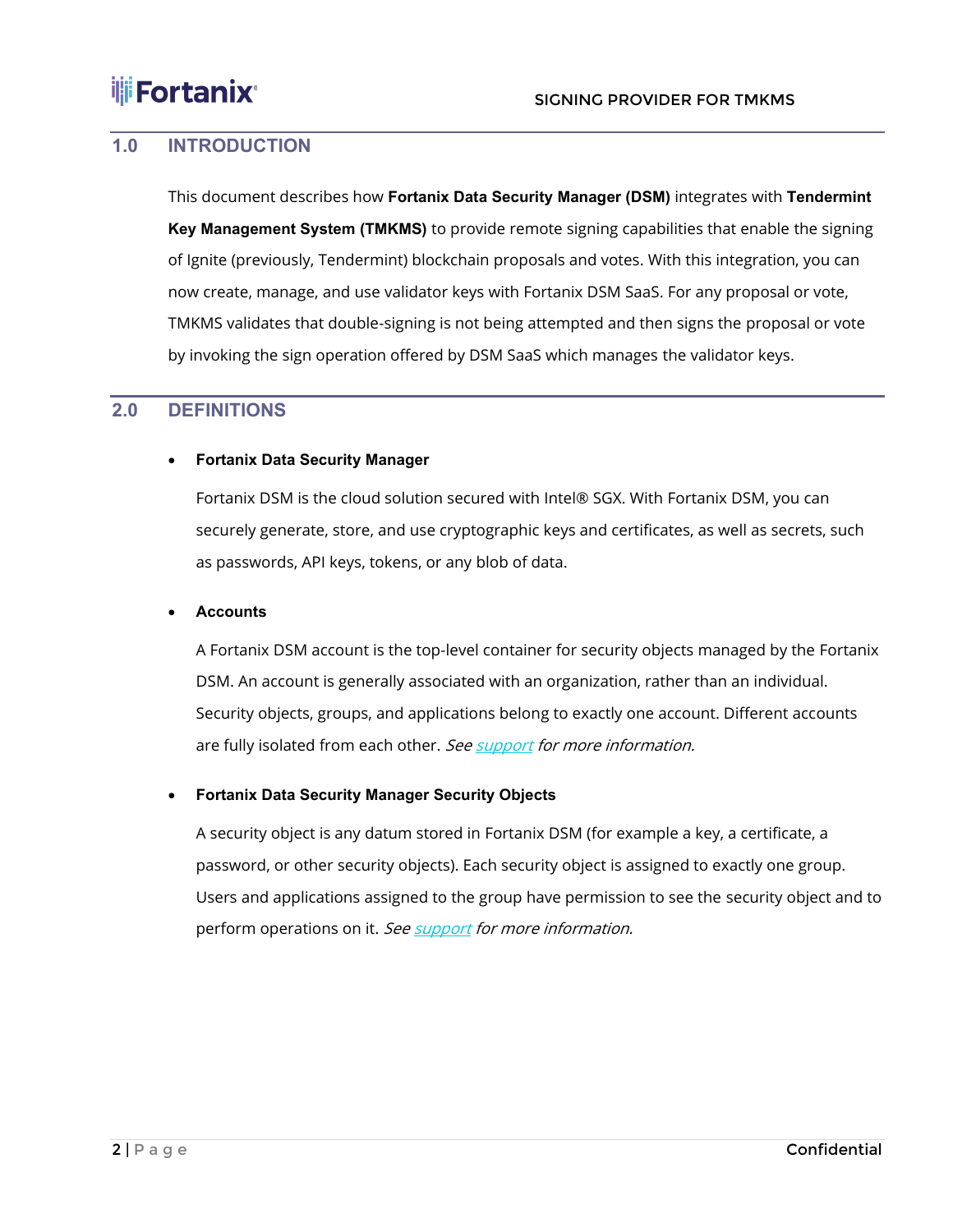### <span id="page-3-0"></span>**3.0 COMPILING TMKMS WITH FORTANIX DSM**

Refer to the main [README.md](https://github.com/iqlusioninc/tmkms/blob/main/README.md) for compiling tmkms from the source code. You will need the prerequisites mentioned under the Section: Supported Platforms in the readme.

The following are the two ways to install  $tmkms$  with Fortanix DSM. In these methods, you must pass the --features=fortanixdsm parameter to cargo:

### <span id="page-3-1"></span>**3.1 COMPILING FROM SOURCE CODE (USING THE git COMMAND)**

tmkms can be compiled directly from the Git repository source code using the following command:

```
$ git clone https://github.com/iqlusioninc/tmkms.git && cd tmkms
[...]
$ cargo build --release --features=fortanixdsm
```
If successful, this will produce a tmkms executable located at ./target/release/tmkms.

#### <span id="page-3-2"></span>**3.2 INSTALLING WITH cargo install COMMAND**

With Rust (1.40+) installed, you can install tmkms using the following command:

cargo install tmkms --features=fortanixdsm

Or you can install a specific version (recommended), using the following command:

cargo install tmkms --features=fortanixdsm --version=0.4.0

This command installs tmkms directly from packages hosted on Rust's [crates.io] service. The package authenticity is verified using the [crates.io index] which is a Git repository and by SHA-256 digests of released artifacts.

However, if newer dependencies are available, it may use newer versions besides the ones which are "locked" in the source code repository. We cannot verify whether those dependencies do not contain malicious code. If you would like to ensure the dependencies in use are identical to the main repository, please build from the source code instead.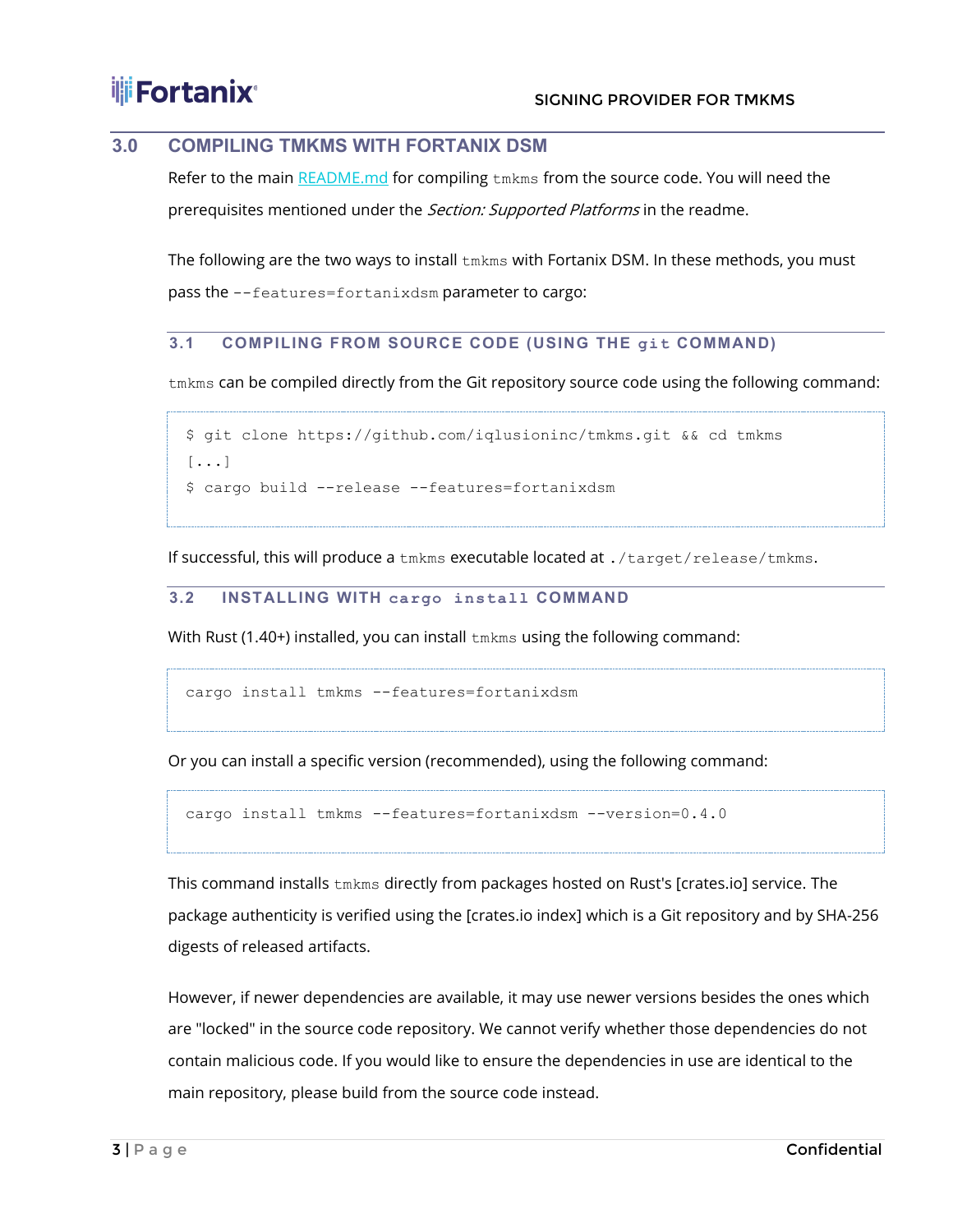### <span id="page-4-0"></span>**4.0 SET UP FORTANIX DSM**

This section explains how to create secure keys in Fortanix DSM.

### <span id="page-4-1"></span>**4.1 CREATE A FORTANIX DSM GROUP**

1. To generate/import a Consensus key, first, create a Fortanix DSM group.

| Fortanix<br>Data Security Manager                    | 凰<br>$\checkmark$<br>ccm-demo / Groups / View group                                                                                                                                                                                                                           | $\circledR$<br>$\Omega$<br>四<br>A<br>User Fortanix v |  |  |  |
|------------------------------------------------------|-------------------------------------------------------------------------------------------------------------------------------------------------------------------------------------------------------------------------------------------------------------------------------|------------------------------------------------------|--|--|--|
| @ Dashboard<br><b>黑 Groups</b><br><b>Apps</b>        | 品 TMKMS group<br>(No description)<br>4cb0f6cb-243a-4c0f-b7de-8a5b3b9e5baa<br>UUID:                                                                                                                                                                                            |                                                      |  |  |  |
| <b>Security Objects</b><br>夸<br>Keys, Secrets, Certs | Activity chart<br>$\checkmark$                                                                                                                                                                                                                                                |                                                      |  |  |  |
| <b>8</b> Users<br><b>Plugins</b>                     | USERS (6)<br>APPS (0)<br>SECURITY OBJECTS<br>PLUGINS (0)<br><b>EXTERNAL ROLES (0)</b><br><b>INFO</b>                                                                                                                                                                          |                                                      |  |  |  |
| <sup>7</sup> Tasks<br>Audit Log                      | <b>NEW PLUGIN</b><br><b>SECURITY OBJECT</b><br><b>NEW APP</b><br>$+$                                                                                                                                                                                                          | <b>NEW USER</b>                                      |  |  |  |
| <b>Settings</b>                                      | <b>ADD POLICY</b><br>& Quorum approval policy<br>Quorum approval policy adds an extra level of protection to sensitive key operations.                                                                                                                                        |                                                      |  |  |  |
|                                                      | <b>ADD POLICY</b><br><b>Example X</b> Key undo policy<br>The following sensitive key operations can be reversible until a certain period fixed by the user, after which the changes will become permanent.<br>• Change group<br>· Destroy Key, Delete key<br>· Deactivate Key |                                                      |  |  |  |

**FIGURE 1: CREATE GROUP**

### <span id="page-4-2"></span>**4.2 CREATE AN APP IN FORTANIX DSM**

Create an app in Fortanix DSM of type **REST API** and copy the app's **API KEY**. This API Key is

added to the tmkms.toml configuration file later. Refer to Section 4.4.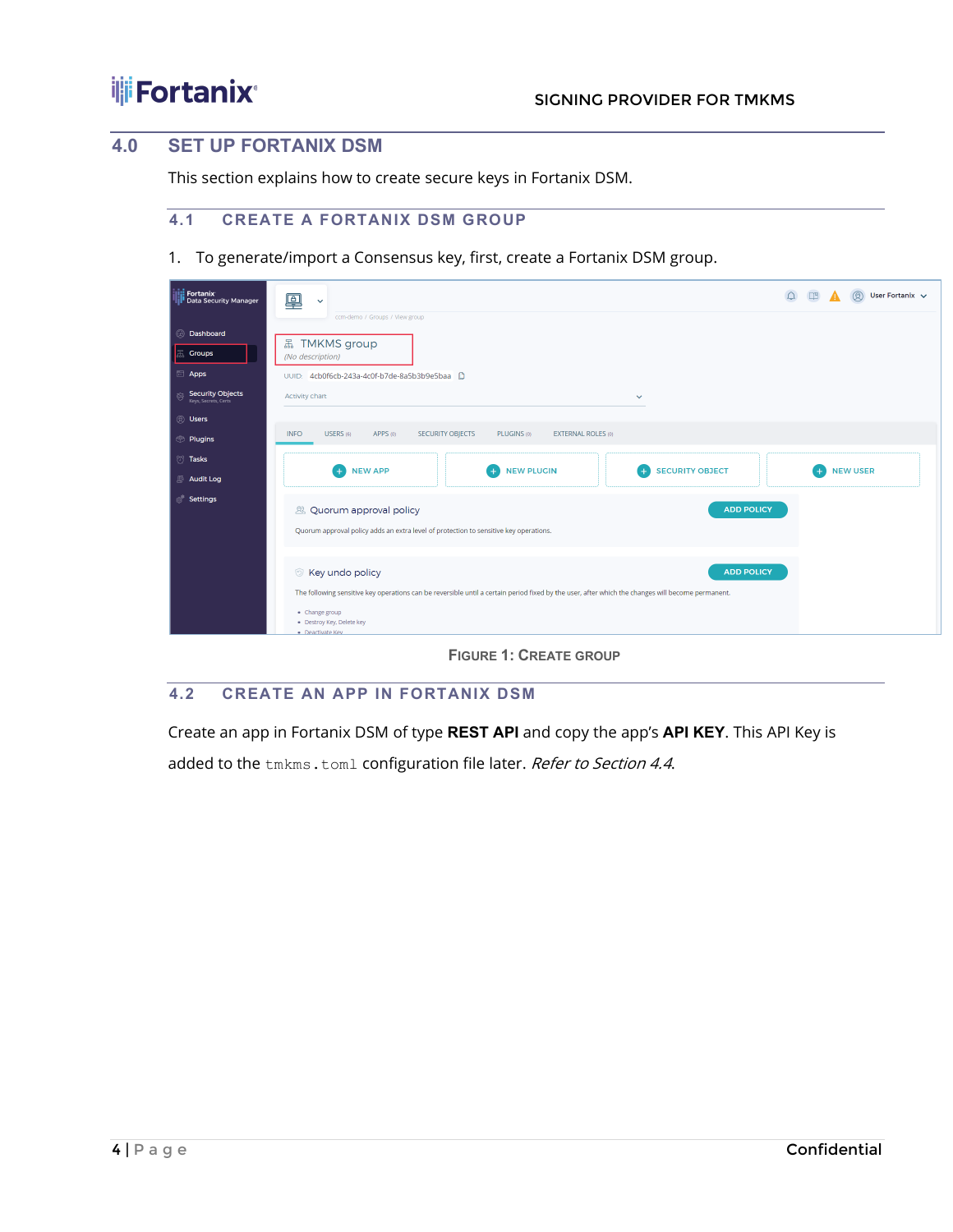

**FIGURE 2: CREATE AN APP AND COPY THE API KEY**

### <span id="page-5-0"></span>**4.3 GENERATE A KEY**

tmkms supports keys for accounts and consensus signing. The type of key must be **EC CurveEd25519** for the Consensus key and **Secp256k1** for the Account key. This guide explains the signing procedure using the Consensus key.

1. Generate a key called **consensus-key** in the same group created in Section 4.1 so that the API key of the app created in Section 4.2 can be used to access this key. The key type must be **EC** of Curve **Ed25519**. This key is used by the validator for consensus signing.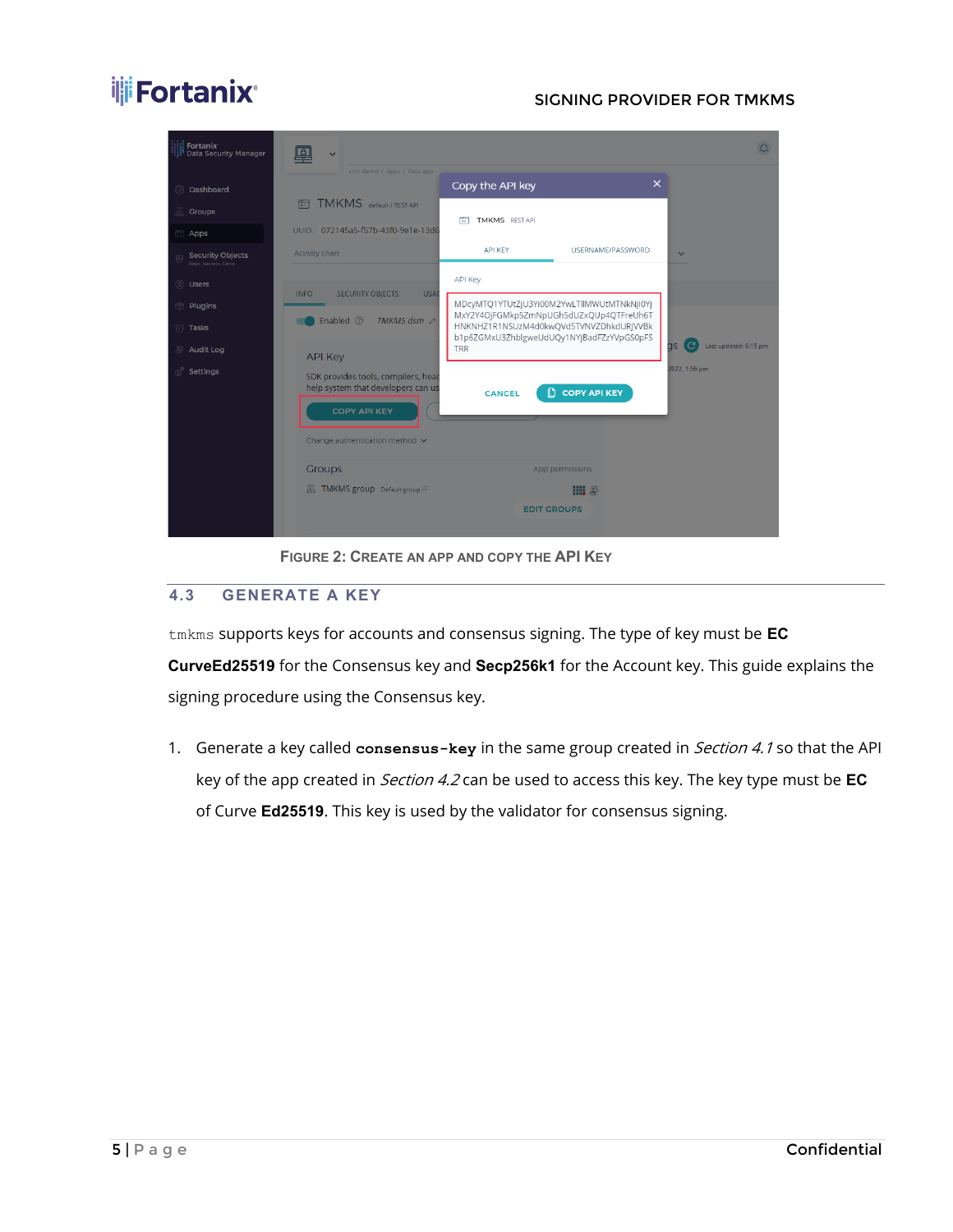

| <b>ilii</b> Fortanix<br><b>Till Data Security Manager</b>                                             | $\triangle$<br>$\Box \mathbb{B}$<br>$\circledR$<br>User Fortanix $\sim$<br>凰<br>$\checkmark$                                                                                                                                                                                                                                                                                                                                   |
|-------------------------------------------------------------------------------------------------------|--------------------------------------------------------------------------------------------------------------------------------------------------------------------------------------------------------------------------------------------------------------------------------------------------------------------------------------------------------------------------------------------------------------------------------|
| @ Dashboard<br><b>黑 Groups</b><br><b>Apps</b><br><b>Security Objects</b><br>容<br>Keys, Secrets, Certs | ccm-demo / Groups / View group<br><b>品 TMKMS group</b><br>(No description)<br>UUID: 4cb0f6cb-243a-4c0f-b7de-8a5b3b9e5baa<br>Activity chart<br>$\checkmark$                                                                                                                                                                                                                                                                     |
| <b>8</b> Users<br><b>Plugins</b><br><sup>1</sup> Tasks                                                | USERS (6)<br>APPS (0)<br>PLUGINS (0)<br><b>INFO</b><br><b>SECURITY OBJECTS</b><br><b>EXTERNAL ROLES (0)</b><br>Q Search                                                                                                                                                                                                                                                                                                        |
| Audit Log<br><sup>®</sup> Settings                                                                    | <b>PENABLE LOGGING</b><br><b>III</b> DELETE SELECTED<br><b>ER DESTROY SELECTED</b><br><b>ADD SECURITY OBJECT</b><br><b>Q DISABLE LOGGING</b><br>$\downarrow$ , DOWNLOAD CSV<br>€<br>$NAME \triangleq$<br><b>KCV</b><br><b>TYPE</b><br>SIZE/CURVE EXPIRES<br><b>KEYOPS</b><br><b>CREATED BY</b><br><b>CREATED</b><br><b>A</b><br><b>②</b> User Fortanix (You) a few seconds ago EC ⊙<br>consensus key<br>Ed25519<br>Never<br>ä, |
|                                                                                                       | <b>&lt; PREVIOUS</b><br>$\ll$<br>NENT > 1<br>Items per page: 10 ▼                                                                                                                                                                                                                                                                                                                                                              |

**FIGURE 3: CONSENSUS KEY**

2. Copy the Key ID or the key name of this key to add it to the tmkms.toml configuration file later. Refer to Section 4.4.

| <b>Fortanix</b><br><b>Data Security Manager</b>                      | $\checkmark$<br>ccm-demo / Security Objects / View security object                                                                  |
|----------------------------------------------------------------------|-------------------------------------------------------------------------------------------------------------------------------------|
| Dashboard<br>$\circledcirc$                                          | destroyed<br>deactivated<br>pre-active<br>active                                                                                    |
| 品<br><b>Groups</b>                                                   |                                                                                                                                     |
| ₩<br>Apps                                                            | consensus-key                                                                                                                       |
| <b>Security Objects</b><br>$\hat{\circledS}$<br>Keys, Secrets, Certs | ROTATE KEY Key rotation policy                                                                                                      |
| <b>Users</b><br>®                                                    | UUID: 6dd2760a-158e-48bc-8c5e-b2850b1d58de <b>D</b> COPY ID v 0                                                                     |
| <b>Plugins</b><br>়                                                  | <b>COPY UUID</b><br>Activity chart<br>$\lambda$ m                                                                                   |
| <b>Tasks</b><br>₩.                                                   | <b>COPY GOOGLE EKMS URI</b><br><b>ATTRIBUTES/TAGS</b><br><b>INFO</b><br><b>KE</b><br><b>STIFICATION</b><br><b><i>CONTRACTOR</i></b> |
| 縣<br><b>Audit Log</b>                                                |                                                                                                                                     |
| ක්<br><b>Settings</b>                                                | Enabled $\circledcirc$                                                                                                              |

### **FIGURE 4: COPY KEY ID**

Alternatively, you can also import an existing Tendermint key.

To import an existing Tendermint key, use the following script to convert a Tendermint key to Fortanix DSM accepted key format.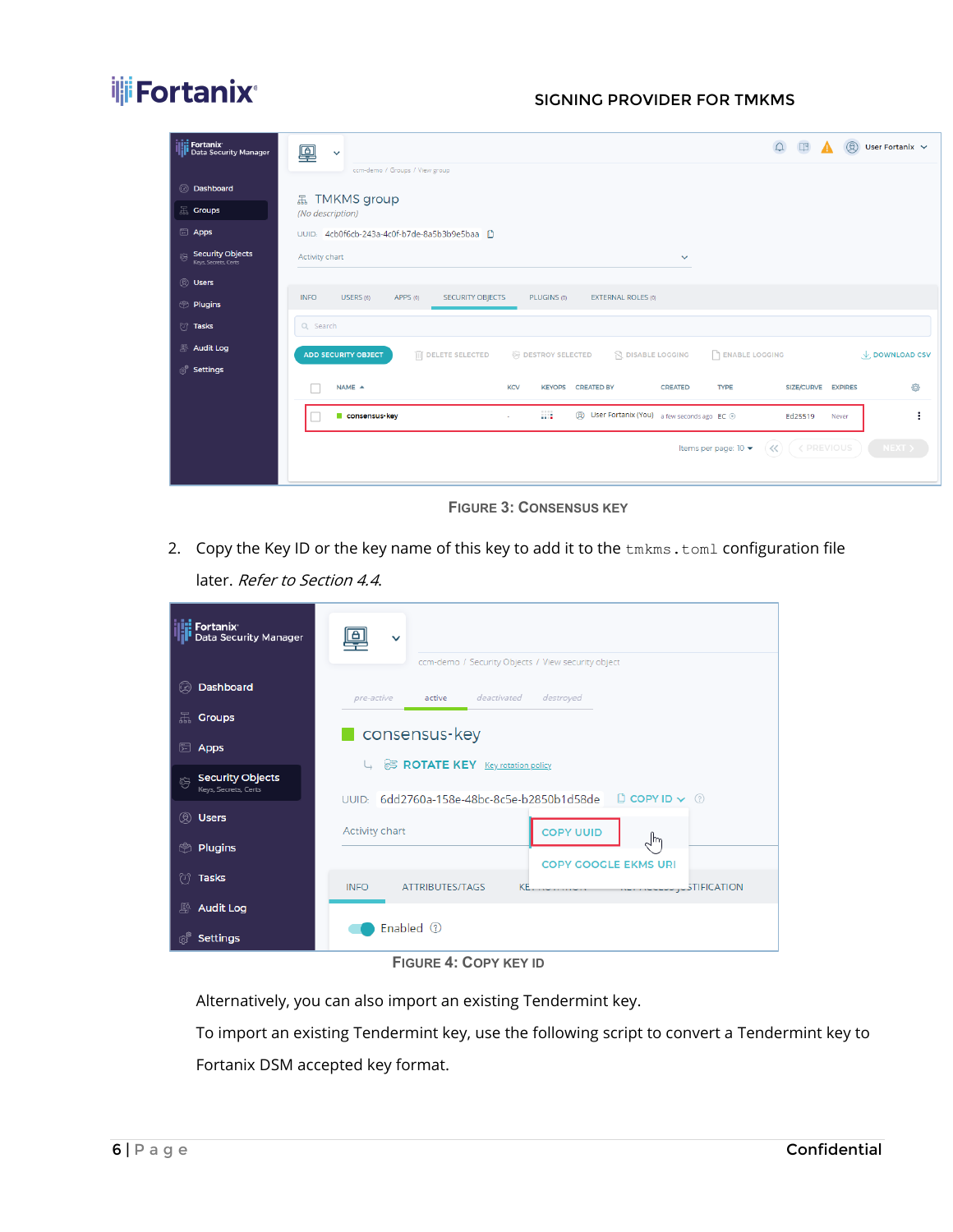### **THE FORTANIX**<sup>®</sup> The SIGNING PROVIDER FOR TMKMS

```
#!/bin/bash
# Usage: tendermint-ed25519.sh <input-tendermint> <output-private-
p8der> <output-public-p8der>
gokey=$(jq -r .priv_key.value $1 | base64 -d| xxd -p -c 64)
echo 302e 0201 0030 0506 032b 6570 0422 0420 "${gokey:0:64}" | xxd -p 
-r > $2echo 302a 3005 0603 2b65 7003 2100 "${gokey:64}" | xxd -p -r > $3
```
### <span id="page-7-0"></span>**4.4 CONFIGURE tmkms**

To perform the setup,  $t_{\text{mkm}}$ s needs a configuration file that contains the authentication details needed to authenticate to Fortanix DSM with an API key.

The file tmkms.toml contains this configuration. You can specify the path to the config with either  $-c$  /path/to/tmkms.toml or tmkms will look in the current working directory for the same file.

```
For example:
```

```
[[providers.fortanixdsm]]
api endpoint = "https://sdkms.fortanix.com"
api key ="Nzk5MDQ3ZGUtN2Q2NS00OTRjLTgzMDMtNjQwMTlhYzdmOGUzOlF1SU93ZXJsOFU4VUdEWEd
QMmx1dFJOVjlvMTRSd3lhNnVDNVNhVkpZOVhzYVgyc0pOVGRQVGJ0RjZJdmVLMy00X05iTEh
xMkowamF3UGVPaXJEWEd3"
signing_keys = [
    { chain ids = ["$CHAIN ID"], type = "account", key id = "72e9ed9e-
9eb4-46bd-a135-e78ed9bfd611" },
     { chain_ids = ["$CHAIN_ID"], type = "consensus", key_name = "My Key" 
},
]
```
### Where,

• api key is the Fortanix DSM app API Key. Refer to *Section 4.2* for steps to get the app API Key.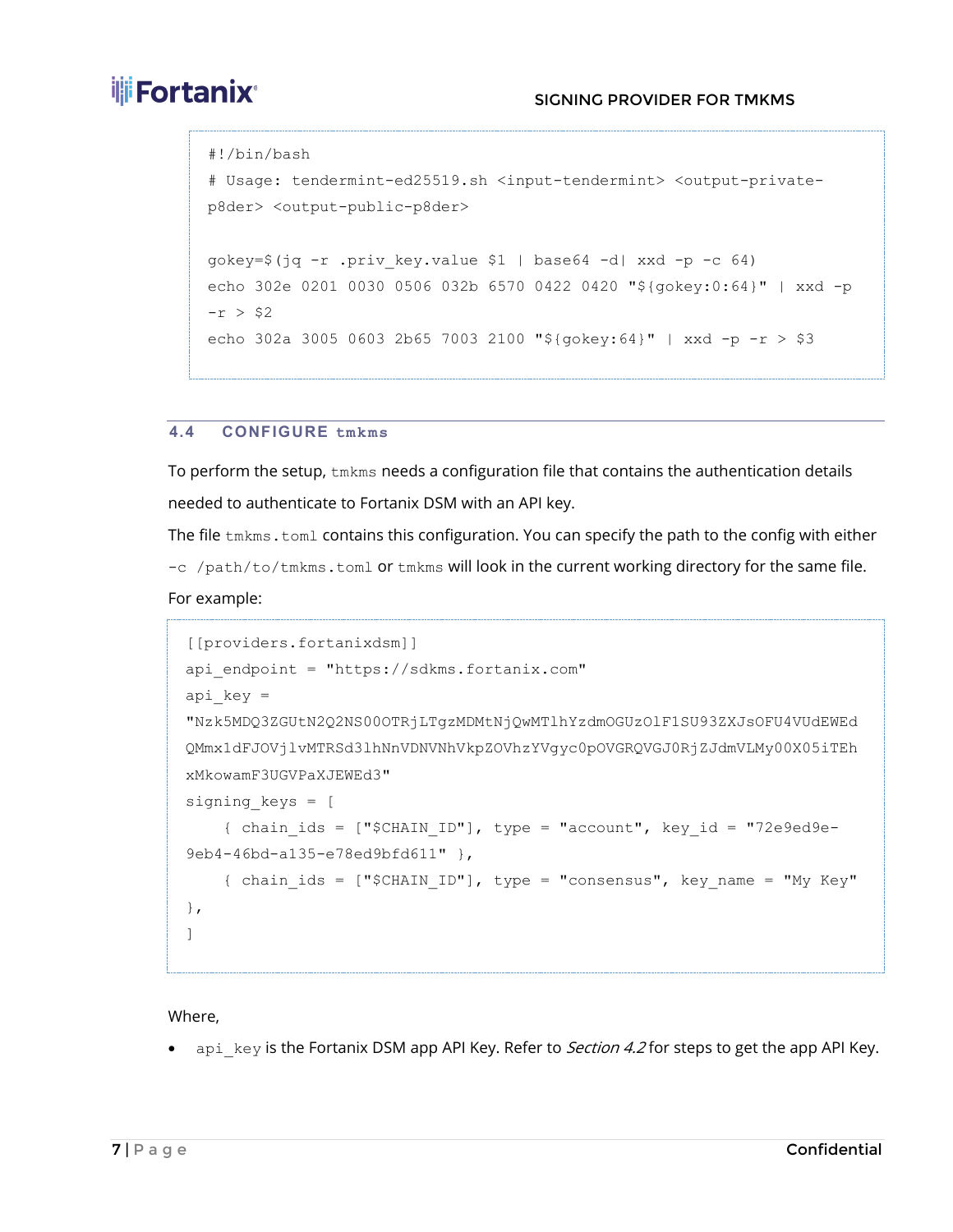• key id and key name is the Fortanix DSM key UUID and key name respectively. You can either pass the key UUID or key name for signing. Refer to Section 4.3 for steps to create a Consensus key or import an existing key.

### <span id="page-8-0"></span>**4.5 RUNNING THE TMKMS APPLICATION**

The tmkms.toml configuration file now has the required details:

- The Fortanix DSM App API Key to authenticate to Fortanix DSM.
- The Fortanix DSM Key ID/Key name is used by the Validator for consensus signing.
- 1. Start tmkms using the following command:

```
$ tmkms start
```
This will read the configuration from the  $t_{\text{mkm}}$ s.  $t_{\text{om}}$  file in the current working directory.

or

To explicitly specify the path to the configuration, use the  $-c$  flag:

```
$ tmkms start -c /path/to/tmkms.toml
```
2. Run the tmkms application. Go to the detailed view of the **consensus-key** and in the **Activity Logs** section notice that this key is used by the Validator for consensus signing.

| <b>ili: Fortanix</b>                                 | deactivated<br>destroyed<br>pre-active<br>active                                         |                                                                                                    |  |  |  |  |  |
|------------------------------------------------------|------------------------------------------------------------------------------------------|----------------------------------------------------------------------------------------------------|--|--|--|--|--|
| <b>I</b> Data Security Manager                       | $\blacksquare$ consensus-key                                                             | <b>NEW OBJECT</b>                                                                                  |  |  |  |  |  |
| C Dashboard                                          | ROTATE KEY Key rotation policy<br>Ц                                                      |                                                                                                    |  |  |  |  |  |
| $\mathbb{R}$ Groups                                  | $\Box$ COPY ID $\lor$ $\odot$<br>a5f48dc6-a512-45a8-8e90-737076e71d1f<br>UUID:           |                                                                                                    |  |  |  |  |  |
| <b>Apps</b>                                          | <b>Activity chart</b>                                                                    | $\checkmark$                                                                                       |  |  |  |  |  |
| <b>Security Objects</b><br>窍<br>Keys, Secrets, Certs |                                                                                          |                                                                                                    |  |  |  |  |  |
| <b>Q</b> Users                                       | <b>INFO</b><br>ATTRIBUTES/TAGS<br><b>KEY ROTATION</b><br><b>KEY ACCESS JUSTIFICATION</b> |                                                                                                    |  |  |  |  |  |
| <b>Plugins</b>                                       | Enabled <sup>7</sup>                                                                     |                                                                                                    |  |  |  |  |  |
| <b><i>S</i></b> Tasks                                | (No description) <i>o</i>                                                                |                                                                                                    |  |  |  |  |  |
| Audit Log                                            |                                                                                          | Activity Logs <sup>C</sup> Last updated: 6:52 pm<br><b><i>图</i></b> DOWNLOAD LOCS                  |  |  |  |  |  |
| <b>&amp; Settings</b>                                | Type EC $\odot$<br>Curve Ed25519                                                         | Last used: May 3rd 2022, 10:51:34 pm                                                               |  |  |  |  |  |
|                                                      | P REMOVE PRIVATE KEY<br><b>COWNLOAD PUBLIC KEY</b>                                       | Keep detailed log for the object                                                                   |  |  |  |  |  |
|                                                      | Public key published                                                                     | SDKMS will keep a full audit log for this object. You can disable logging to increase performance. |  |  |  |  |  |
|                                                      | Group                                                                                    | App "TMKMS" used key "consensus-key" to perform "Signing" operation Ma                             |  |  |  |  |  |
|                                                      | 品 TMKMS group                                                                            | y 3, 2022 10:51:34 pm                                                                              |  |  |  |  |  |
|                                                      | 品 CHANGE GROUP                                                                           |                                                                                                    |  |  |  |  |  |

**FIGURE 5: EXECUTION LOG FOR KEY**